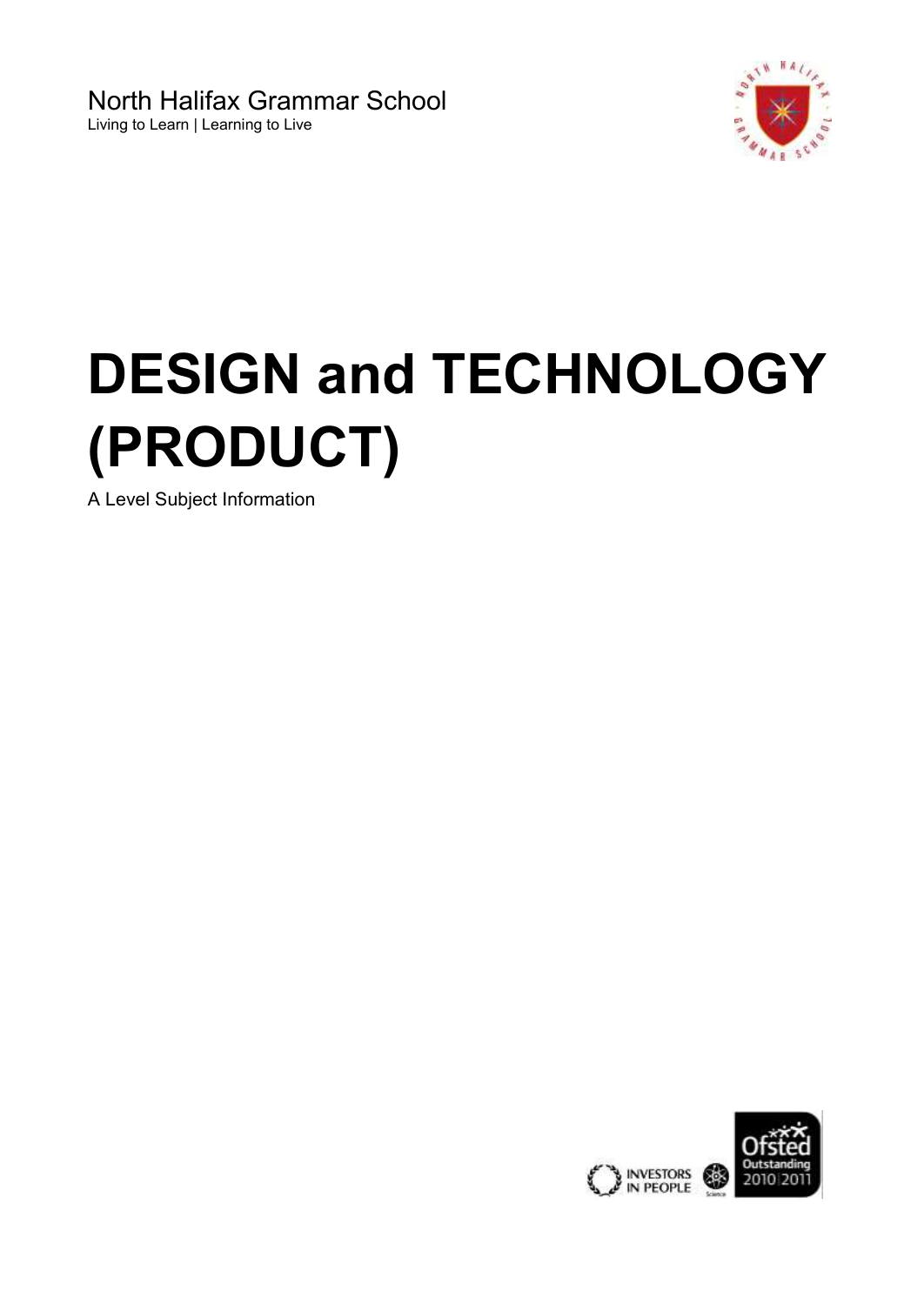## **Design and Technology (Product Design)**

**Syllabus** 

[A-level Design and Technology: Product](http://www.aqa.org.uk/subjects/design-and-technology/as-and-a-level/design-and-technology-product-design-7552) - *AQA (7552)*

Design & Technology: Product is purposeful, as well as being fun and exciting! This course follows on from Design & Technology studied at GCSE. You will build on knowledge and skills to design and make new and better solutions to real problems - on your own and with others. Students can choose from a range of material disciplines including woods, metals, plastics, textiles, papers and boards, and other electronic and systems approaches.

Design & Technology: Product is suitable for students who enjoy the creativity of the design process, coming up with new ideas, the technical side of drawing, working with materials and manufacturing methods. Your D&T teachers are experts in their fields and deliver excellent teaching that challenges students to think, act and speak like those working in the field would.

Design and Technology has recently gone through Phase 1 of an exciting renovation that has brought the environment and facilities into the 21<sup>st</sup> Century, making it a modern and stimulating department befitting the present day and beyond. We want to inspire and develop the engineers, architects and designers of the future and within Phase 2, we expect to have a new CAD/CAM hub with further computer driven production techniques and equipment that will enable students to create prototypes much more quickly.

Our department currently has facilities from traditional workshop equipment to more modern computer design programs; including the opportunity to experiment and use the latest equipment such as the laser cutter, 3D scanner and 3D printer.

This course opens the door to a wide range of careers in the creative, engineering and manufacturing industries. It is also excellent preparation for careers in many other fields. Whatever career you choose, the knowledge and skills you learn, particularly those concerned with rapidly developing technologies, will be extremely valuable. You will also develop skills such as creative problem solving and time management, which are highly prized by employers.

This qualification complements many other subjects on the curriculum, physics, mathematics, electronics, computing, art and other practical and creative subjects. It will open the door to careers such as Product Design, 3D Design, Computer Aided Design/Manufacturing, Engineering, Industrial Design, Architecture, Manufacturing, Textiles, Interior Design, Furniture Design, Graphic Design and other relevant Art and Design courses.

In the past we have offered multiple subject related trips. Students have enjoyed trips to London and Jaguar Land Rover; we regularly look for opportunities to offer new and exciting trips.

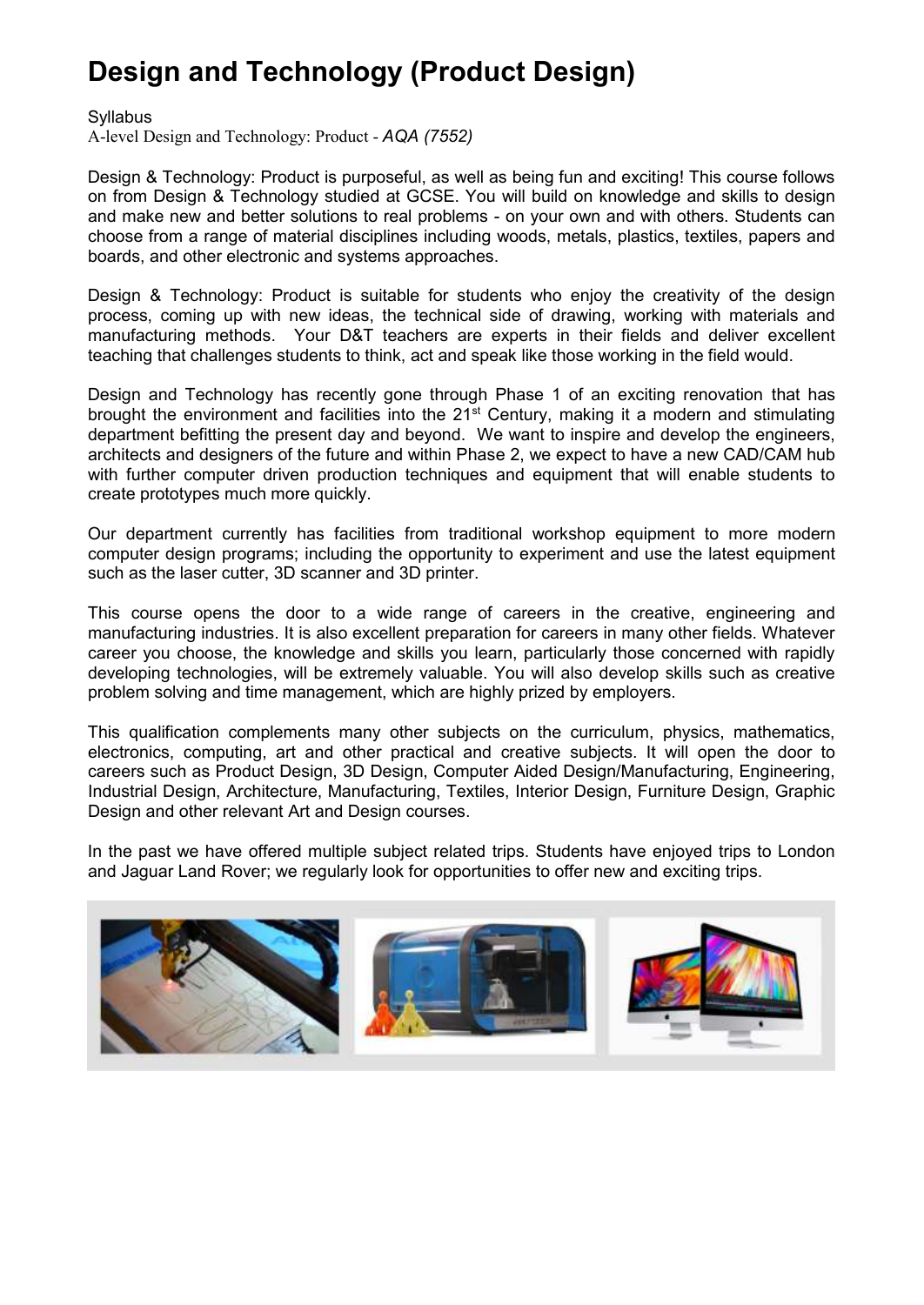### **A Level Units**

A-level Design and Technology: Product helps students take a broad view of design and technology, develop their capacity to design and make products and appreciate the complex relations between design, materials, manufacture and marketing. The specification provides students with the opportunity to design and make a product with considerations for all aspects from beginning to end.

The course has a 50% coursework/Non-exam assessment (NEA) weighting; pupils should have the independence to work on a major project, which can span over a year.

| Paper 1                                                                                                                                                                                                           |
|-------------------------------------------------------------------------------------------------------------------------------------------------------------------------------------------------------------------|
| <b>What's assessed</b><br>Core technical principles and core designing and making principles.                                                                                                                     |
| How it's assessed<br>Written exam: 2 hours<br>100 marks<br>l•<br>25% of A-level<br>lo                                                                                                                             |
| <b>Questions</b><br>Mixture of short answer, multiple choice and extended response.                                                                                                                               |
| Paper <sub>2</sub>                                                                                                                                                                                                |
| <b>What's assessed</b><br>Specialist knowledge, technical and designing and making principles.<br>How it's assessed<br>Written exam: 2 hours                                                                      |
| 25% of A-level                                                                                                                                                                                                    |
| <b>Questions</b><br>Mixture of short answer, multiple choice and extended response questions.<br><b>Section A:</b><br>Product Analysis.<br>Up to 6 short answer questions based on visual stimulus of product(s). |
| <b>Section B:</b>                                                                                                                                                                                                 |

Commercial manufacture.

Mixture of short and extended response questions.

#### **Non-exam assessment (NEA)**

#### **What's assessed**

Practical application of technical principles, designing and making principles and specialist knowledge.

#### **How it's assessed**

- Substantial design and make task
- 45 hours
- 100 marks
- 50% of A-level

#### **Evidence**

Written or digital design portfolio and photographic evidence of final prototype.